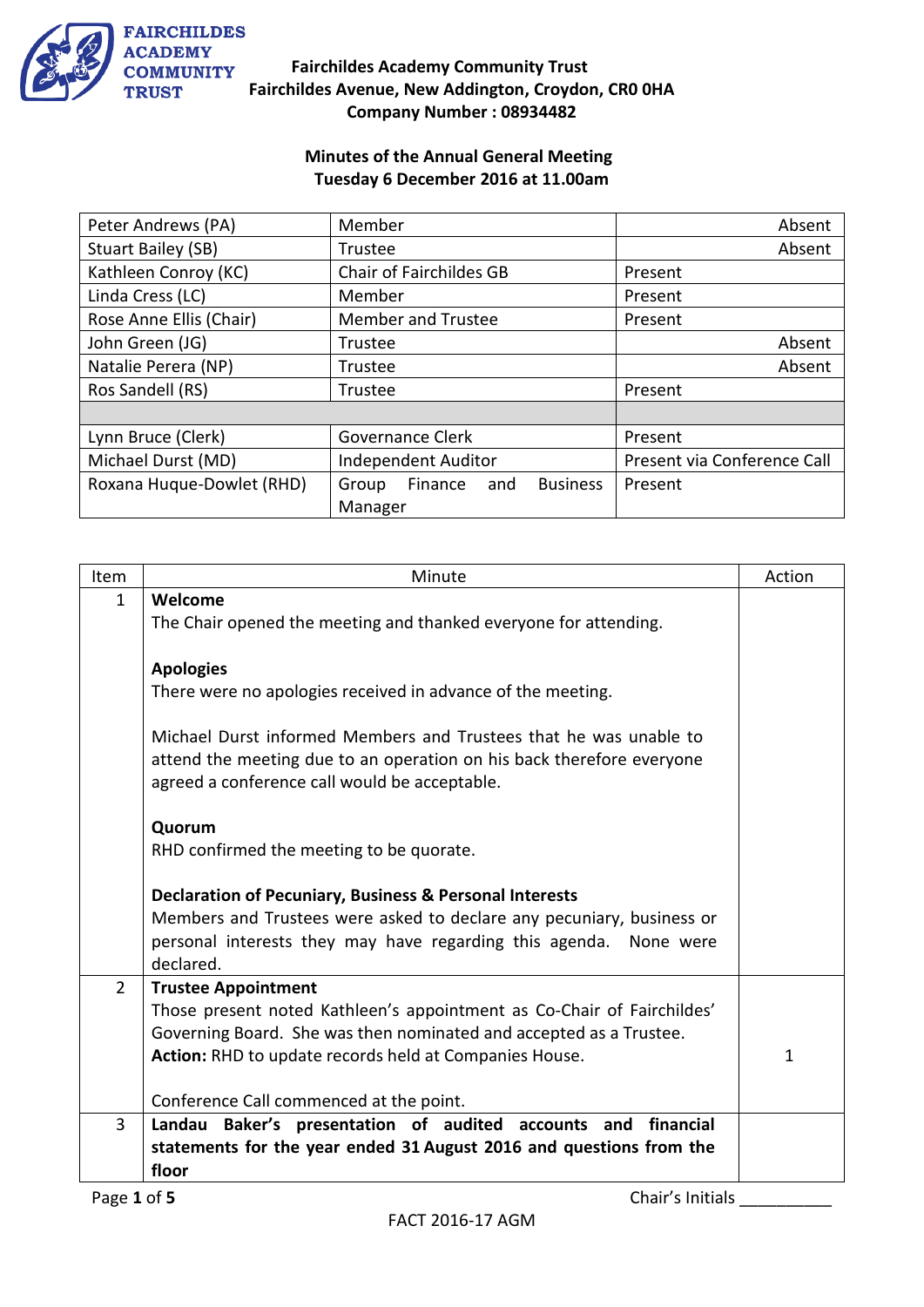| RHD introduced those present to MD who was on the telephone.                                                                                                                                                                                                                                                                                                                                                                                                                                                                                                                                                                                                                                                                                                          |                |
|-----------------------------------------------------------------------------------------------------------------------------------------------------------------------------------------------------------------------------------------------------------------------------------------------------------------------------------------------------------------------------------------------------------------------------------------------------------------------------------------------------------------------------------------------------------------------------------------------------------------------------------------------------------------------------------------------------------------------------------------------------------------------|----------------|
| MD expressed his thanks to RHD as he deals with 200 Academies country<br>wide and there are not many like RHD. She runs good systems and<br>provides good auditable accounts.                                                                                                                                                                                                                                                                                                                                                                                                                                                                                                                                                                                         |                |
| MD explained the audit was carried out in two parts $-$ an interim and final<br>version and went on to present his management letter and 45 page report<br>to Members and Trustees.                                                                                                                                                                                                                                                                                                                                                                                                                                                                                                                                                                                   |                |
| Management letters were sent on 31 May and 5 December for which the<br>first has been responded to by the Trust. Action: RHD to upload two<br>reports for each school and the consolidated accounts to the EFA website<br>before 31 December 2016.                                                                                                                                                                                                                                                                                                                                                                                                                                                                                                                    | $\overline{2}$ |
| MD explained for both schools that the bank reconciliation has five key<br>control accounts and the Head Teacher should see these at the end of<br>each month and decide suitable action to be taken, they are :-<br>• The bank control account should be compared with the bank<br>statement and against outstanding cheques to decide whether to<br>cancel or re-issue;<br>• The VAT controlled account balance on the ledger sheet should<br>exactly equal the amount expected back from HMRC;<br>National Insurance and PAYE should exactly equal the amount to<br>$\bullet$<br>be paid on 19 of the following month and<br>• Age creditors and age debtors should show the amounts<br>outstanding, to whom and how long and should all equal the<br>ledger list. |                |
| Rowdown<br>MD highlighted<br>The website has been taken down;<br>• There was a new catering contract and<br>Incorrect Payroll/NI allocated code letters for one staff member<br>Action: RHD to draw up and regularly check the salary master list for<br>Executive Head to sign off each month.                                                                                                                                                                                                                                                                                                                                                                                                                                                                       | 3              |
| All service providers should have a contract signed by both parties.                                                                                                                                                                                                                                                                                                                                                                                                                                                                                                                                                                                                                                                                                                  |                |
| There were no questions arising from the presented management letters.                                                                                                                                                                                                                                                                                                                                                                                                                                                                                                                                                                                                                                                                                                |                |
| MD referred to the consolidated accounts and explained it was important<br>to remember that the previous period was 17 months for Fairchildes and<br>15 months for Rowdown so comparing the two schools would not be<br>easy.                                                                                                                                                                                                                                                                                                                                                                                                                                                                                                                                         |                |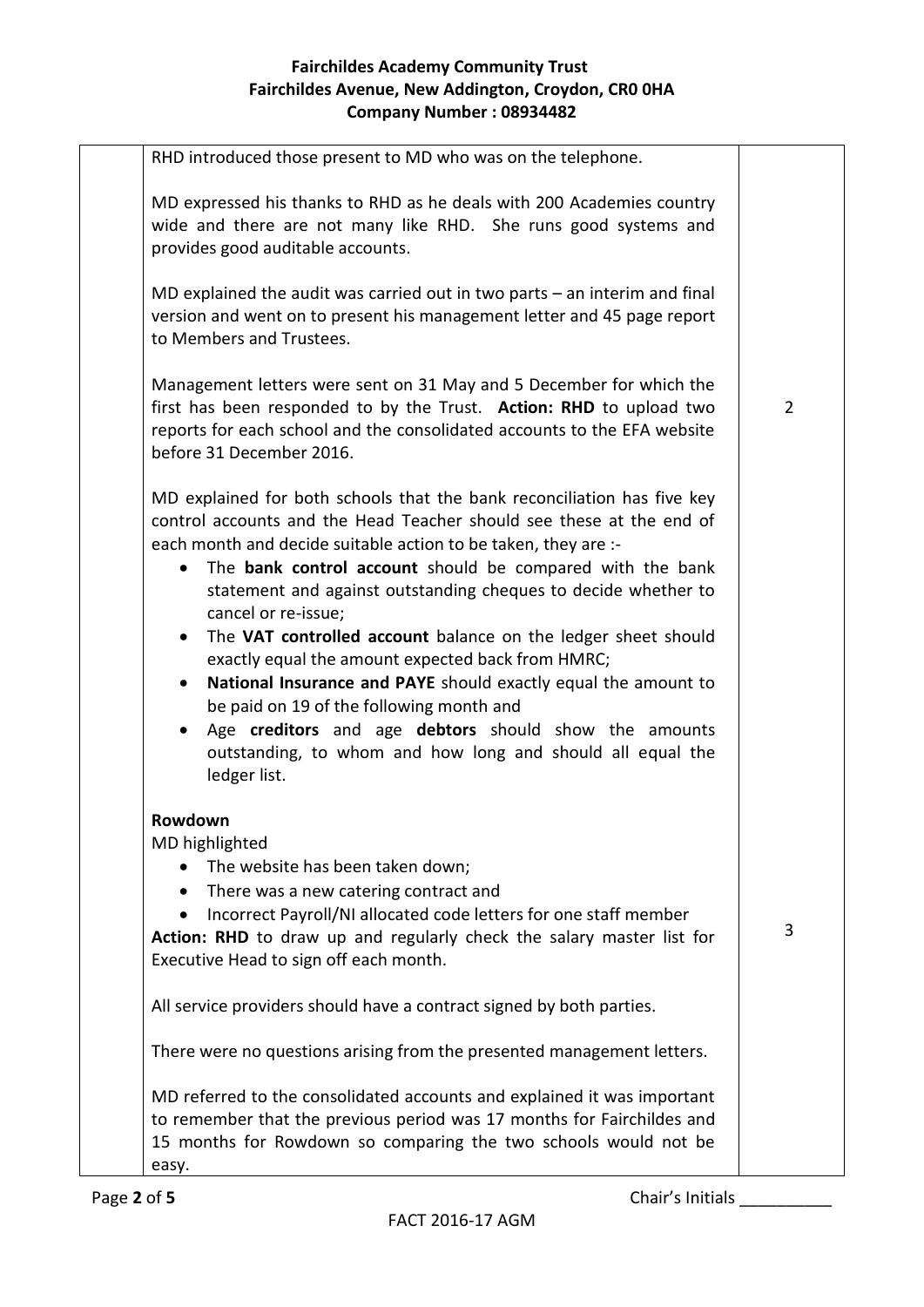The accounts have been prepared under the Companies Act 2006, Charities Act 2011, Charities Statement of Recommended Practice 2015, and Accounts Directions 2015 prepared by the EFA hence the lengthy accounts.

MD took everyone through the report. RHD completed the template which formed the Trustees' report pages 3-8. The Governance statement including risk and effectiveness of Governance pages 9-11, Page 12 shows the accounting officer has received grants for both schools for specific purposes and that money was spent as intended, page 13 show Trustees responsibilities, page 15 audit report, pages 16-17 is the assurances report on regularities, page 18 addresses the accounts.

The restricted funds show charitable funds made up from several grants totally £5,251,671. There was £137,000 from new investments (pension scheme) and £5,479,660 (salaries). There was a small overall loss of £90,989.

#### **Rowdown**

It was noted that the staff costs had increased from 56% to 88% of the budget due to the number of Teaching Assistants increasing. That increase has had a major impact on the accounts.

#### **Fairchildes**

Staff costs rose from 81% to 92% of the budget and pupil numbers also increased from 515 to 534. Grants per pupil have decreased.

Pension deficits (page 44) – there are two pension schemes in existence; the Teachers scheme which is contribution based, they have no share of assets or liability and no profit or loss in this scheme. 15.4% is the rate paid this year and the Local Government Pension Scheme (LGPS) does give share of assets. The actuary will calculate the rate of pension for support staff against their age and gender as shown on page 43. This is discounted against certain assumptions as shown on page 42. The discount rate has decreased by 50%.

Q: Do we have enough information from the actuaries to be able to monitor on a regular basis?

A: No, as you would only have the full information on the 31 August each year. You would need to appoint the actuaries to take on the extra work if required.

Page 21 – Cash flow statement is the reconciliation showing the loss for the year after the pension deficit and the cash at the bank at the end of

Page 3 of 5 **Chair's Initials**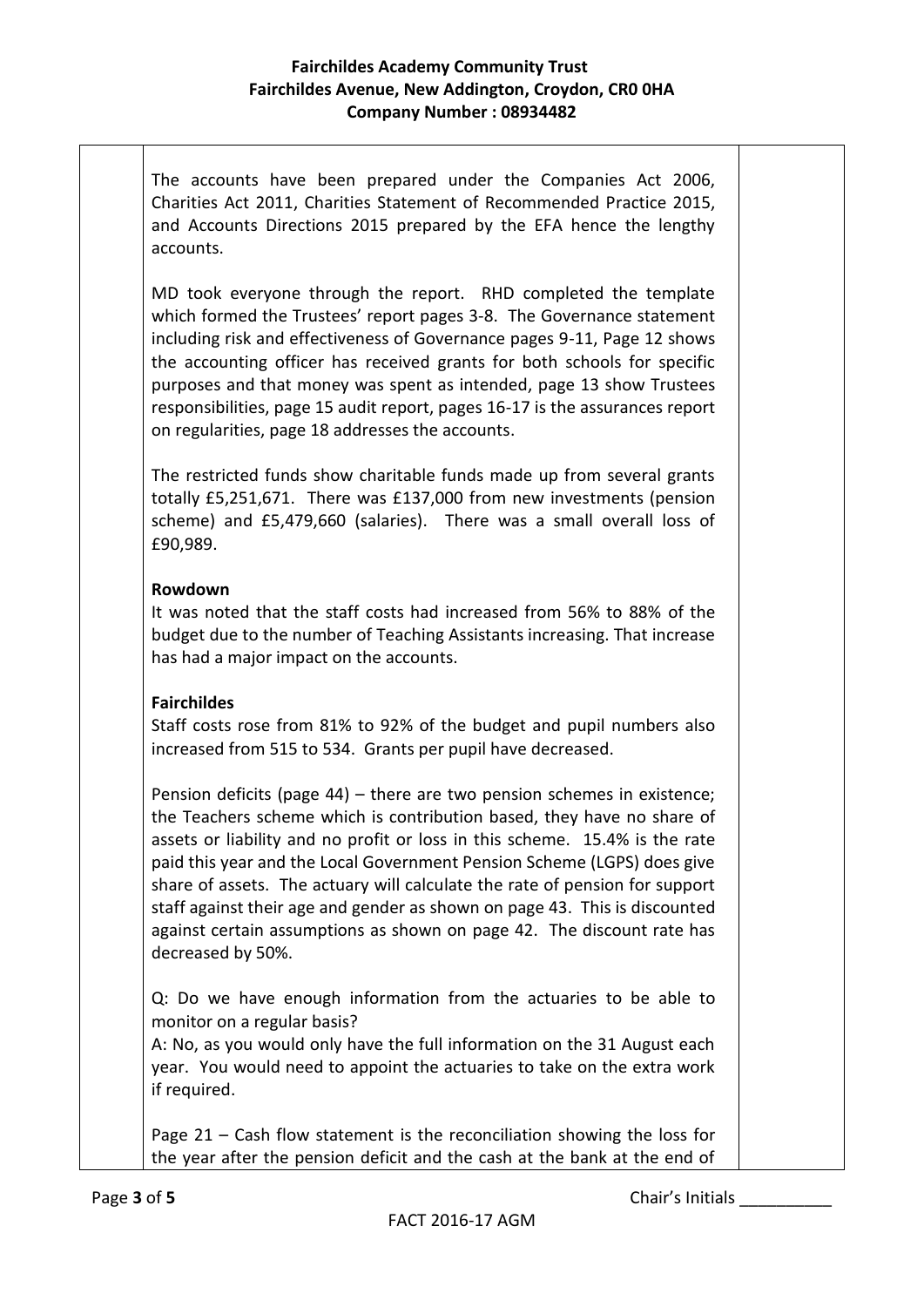year. This is a statutory requirement. Accounting policies (pages 23 to 26) are common to most academies with the depreciation shown on page 24. Page 30 shows the staff costs £4,490,671 to the total cost of £5,609,724 which is high. Staff costs overall (page 32) are shown as they are and not annualised due to this statement being more than 12 months. The number of employees whose benefits exceeded £60,000 were shown in bands of £10,000, remunerations and tangible fixed assets, creditors/debtors and statement of funds were also explained. The first time adoption of FRS 102 was reported on page 45. MD wanted to add in relation to both academies that the LGPS has not had payments requested from the LA from 1 April until 31 August and a creditor has been set up accordingly. The Capital Projects were completed for both schools. The accounts were signed accordingly by both The Chair and the Accounting Officer and the Auditors will counter sign. The accounts return will be submitted by 31 January 2017. Two email addresses are to be included on the returns that cannot be used on any other returns – this is to be confirmed as it may cause difficulties. Q: Will the annual return be on the annual return format or on the new confirmation statement? A: The requirements are slightly different from last year however they are very similar documents. There are some concerns with the documents as the spreadsheet cells not interlinking/tallying/feeding through properly. Q: The introduction of the PSC register, which is quite complex for charities, has work started on that? A: We are not preparing the PSC register on your behalf. RHD will complete this in due course. MD was thanked for his full report and clear explanations. The conference call was terminated at this point. **Action: RHD** will send the management responses in line with scheduled timescales. Staff will receive a letter each year which will include an annual statement from the school and confirmation that they will check and notify the school of any inaccuracies. **Action: RHD** 4

Page 4 of 5 **Chair's Initials**